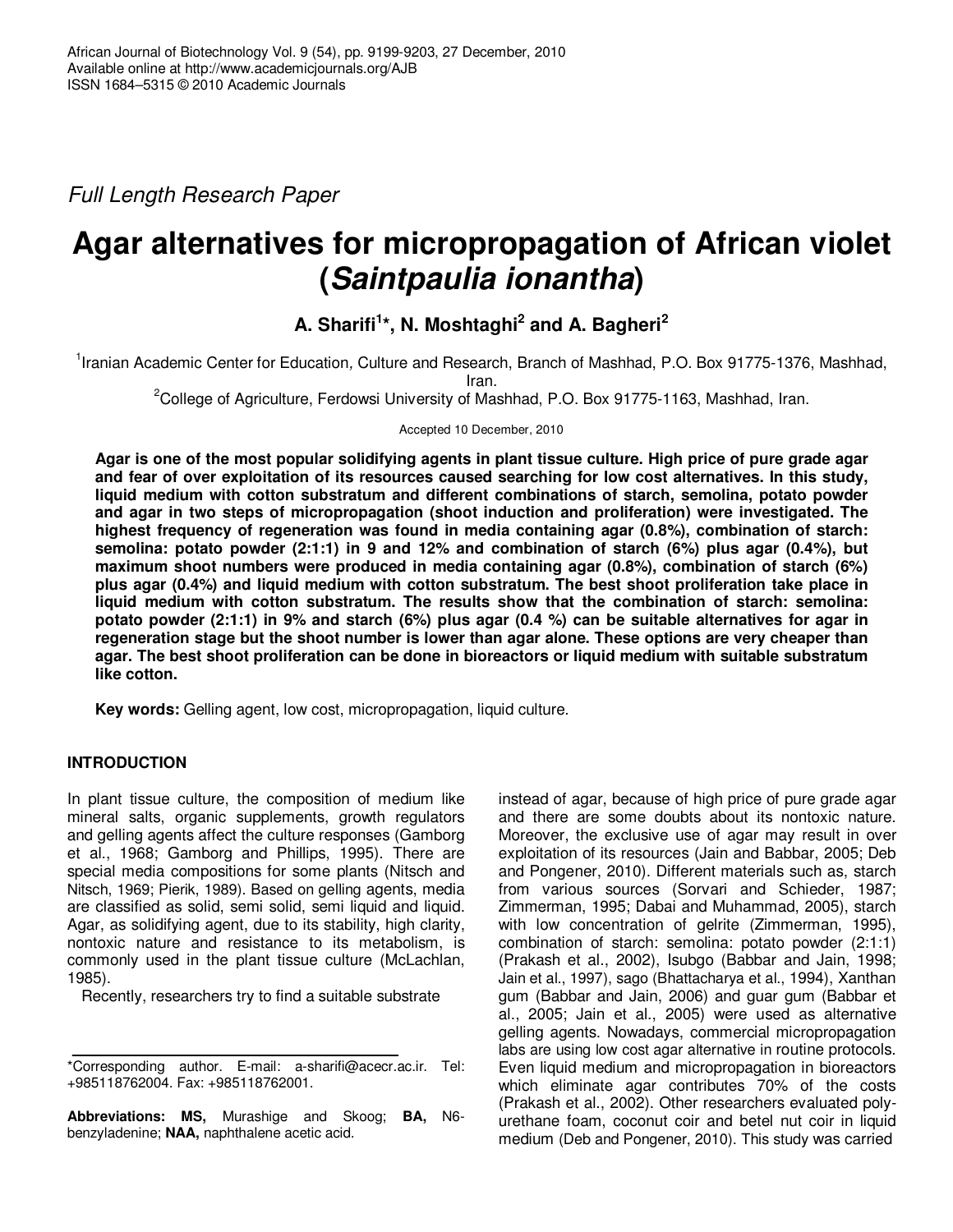| <b>Medium</b> | Composition                                               | <b>Solidified degree</b> |
|---------------|-----------------------------------------------------------|--------------------------|
| A             | 12% (Starch 2: Semolina 1: Potato powder 1)               | Solid                    |
| B             | 9% (Starch 2: Semolina 1: Potato powder 1)                | Solid                    |
| С             | 9% (Starch 1: Semolina 1: Potato powder 1)                | Semi liquid              |
| D             | 6% (Starch 2: Semolina 1: Potato powder 1)                | Semi liquid              |
| E             | 6% (Starch 1: Semolina 1: Potato powder 1)                | Semi liquid              |
| F             | 6% (Starch 2: Semolina 1: Potato powder 1) + 2 $g/l$ agar | Semi liquid              |
| G             | 6% (Starch 1: Semolina 1: Potato powder 1) + 2 $g/l$ agar | Semi liquid              |
| н             | 6% (Starch 2: Semolina 1: Potato powder 1) + 4 g/l agar   | Semi solid               |
|               | 3% (Starch 2: Semolina 1: Potato powder 1) + 4 g/l agar   | Semi solid               |
| J             | 3% (Starch 1: Semolina 1: Potato powder 1) + 4 g/l agar   | Semi liquid              |
| Κ             | 9% Starch                                                 | Semi solid               |
| L             | $6\%$ Starch + 4 g/l agar                                 | Solid                    |
| M             | $3\%$ Starch + 4 g/l agar                                 | Semi solid               |
| N             | 9 g/l agar                                                | Solid                    |
| O             | Liquid medium with cotton substratum                      | Liquid                   |

**Table 1**. Different media with combination of starch, semolina, potato powder and agar as gelling agent.

out to find a low cost option for micopropagation of African violet.

#### **MATERIALS AND METHODS**

In the first step of this experiment, the effect of different gelling combinations (Table 1) in Murashige and Skoog (MS<sup>1</sup>) medium supplemented with 1 mg/l N6-benzyladenine (BA<sup>1</sup>), 0.2 mg/l Naphthalene acetic acid (NAA<sup>1</sup>), 30 g/l sucrose and pH= 5.7 were investigated on shoot induction, regenerated shoot number, height and dry weight of plantlets in the first subculture. Young leaves were cut in to pieces of  $1\times1$  cm<sup>2</sup> as explants. In the second step, regenerated explants were cut in to 4 pieces and transferred to the media containing agar, combination of starch: semolina: potato powder (2:1:1) in 9%, combination of starch (6%) plus agar (0.4%) and cotton substratum in liquid MS medium containing 1 mg/l BA, 0.2 mg/l NAA, 30 g/l sucrose and pH= 5.7 for shoot proliferation. Then the shoot number, plantlet height and dry weight were determined. Cultures were incubated at 25°C in 16 h, light photoperiod with cool white fluorescent at 5000 lux.

### **RESULTS AND DISCUSSION**

There were differences among media based on solidified degree. Media with composition of A, B, L and N were solid, C, D, E, F, G and J media were semi liquid and H, I, K and M media were semi solid (Table 1).

Two weeks after culture, some of explants got brown and died. After 3 weeks, regeneration signs were observed in green and inflamed explants. Regenerated shoots in all treatment were normal. Media containing A, B and N had maximum frequency of regeneration (100%, Figure 1). Explants in media containing M, N and O compositions produced higher shoot number (12, 12.7 and 11.3 shoots, respectively) followed by B, I, J, K and L media (Figure 2). Media containing compositions of starch, semolina and potato powder except B medium produced a few shoot numbers. Although, A and B media were solid and had maximum regeneration frequency but the shoot number in A medium was low (5 shoots per explants) and in B medium was 10 shoots per explants. Conversely, liquid medium (O) had low shoot induction (36.7%) but shoot production was much more (11.3 Shoot per explant). Plantlets in O medium had maximum dry weight and height (95.8 mg and 14.3 mm, respectively), while these parameters were the same in A, B, I, J, K, L, M and N media (Figures 3 and 4).

Shoot induction and their growth of them are strongly influenced by the physical consistency of the medium. Apparently, the viscosity of medium and its component play an important role in African violet regeneration. Medium containing high (12%) and low (6 and 3%) percentage of starch, semolina and potato powder combination in both ratio (2:1:1 and 1:1:1) were not suitable but by adding agar to these combination, the regeneration frequency was increased, whereas, growth of regenerated shoot was better in liquid medium. Maybe the low shoot production in starch combination was due to the inhibitory effect of this compound especially in low concentration. Powell and Uhrig (1987) reported that some solidifying agents have inhibitory substances that affect morphogenesis. However, Prakash (1993) used combination of laundry starch, semolina and potato powder in a ratio of 2:1:1 as an alternative for agar in ginger and turmeric micropropagation. Zimmerman (1995), Stanley (1995) and Kodym and Zapata (2001) used starch with low concentration of gelrite for propagation of apple, pear, raspberry, banana and sugarcane. They reported that shoot proliferation in this medium was better than agar. Dabai and Muhammad (2005) introduced cassava starch as a potential solidifying agent in microbiological nutrient media.

These results show that, agar is the best gelling agent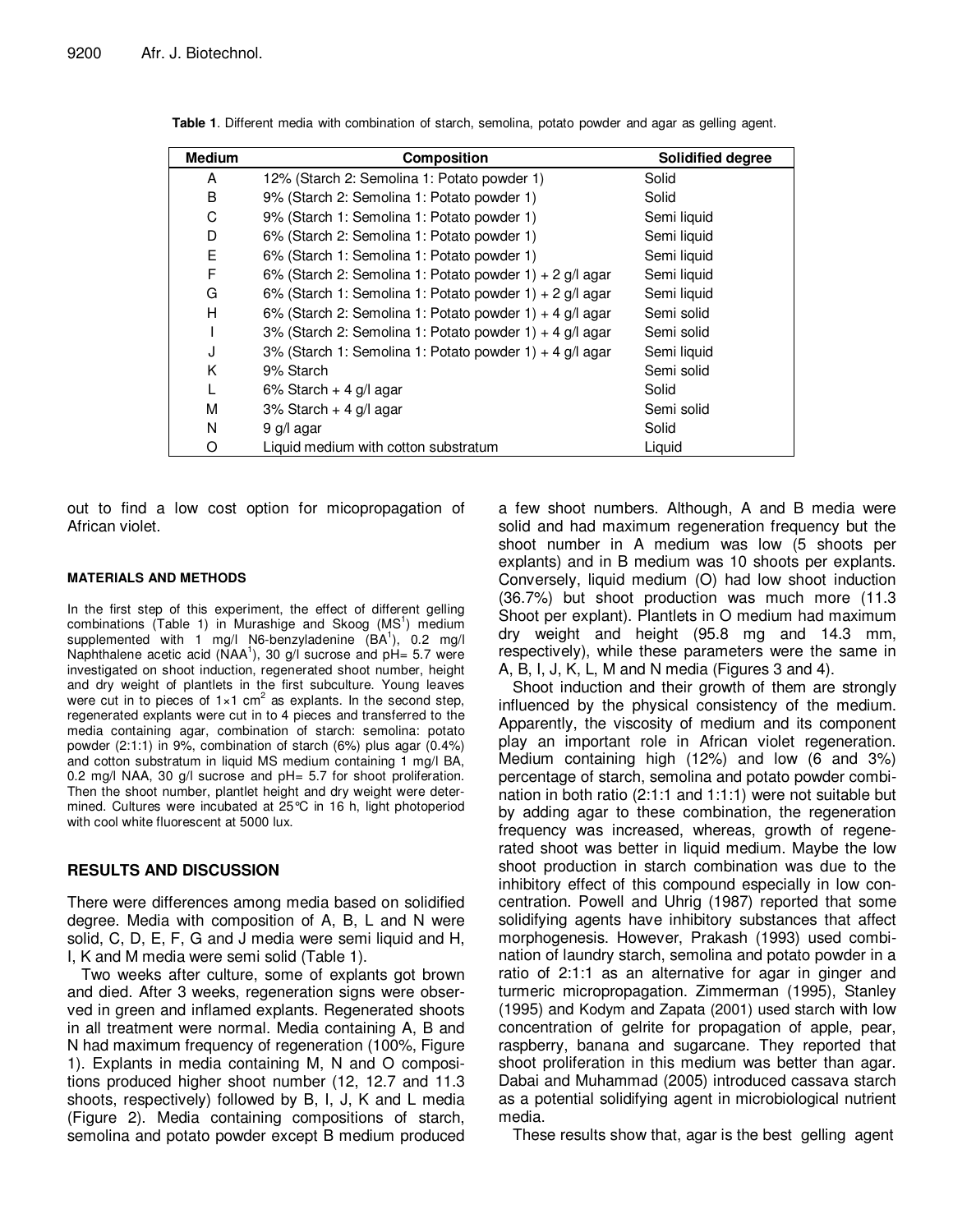

**Figure 1.** The effect of medium composition on regeneration frequency in first subculture.



**Figure 2.** The effect of medium composition on regenerated shoot number in first subculture.

for shoot induction in African violet but due to the high price of this compound, the combination of starch, semolina and potato powder or combination of starch and agar can be low cost options.

In proliferation step, liquid medium with cotton substratum was the best and plantlets grew normally and fast. Media containing agar proliferated the same number of shoots like liquid medium but the plantlets were smaller. Other two media (combination of starch, semolina, potato powder and combination of starch and agar) were not suitable for African violet proliferation (Table 2). These results suggest that we can proliferate African violet in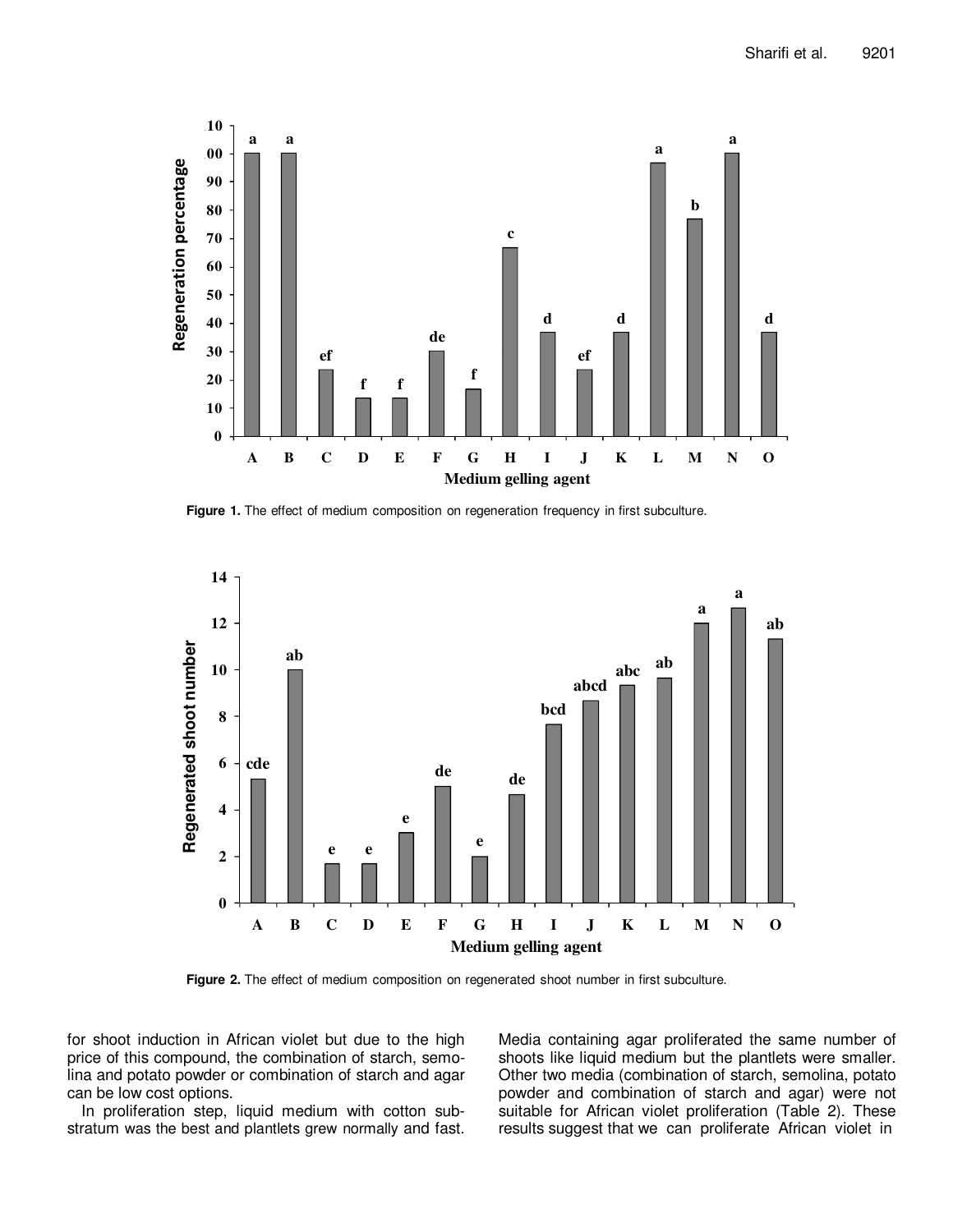| <b>Medium</b> | Shoot number | Height (mm) | Dry weight (mg) |
|---------------|--------------|-------------|-----------------|
|               | 10 с         | 1.5 b       | 120.7 b         |
| М             | 16 b         | 1.5 b       | 143.9 ab        |
| N             | 22 a         | 1.6 b       | 164.9 ab        |
|               | 22 a         | 2.0a        | 201.9a          |





**Figure 3.** The effect of medium composition on dry weight of regenerated shoots in first subculture.



**Figure 4.** The effect of medium composition on plant height of regenerated shoots in first subculture.

bioreactors easily. Bioreactors are used for propagation of apple, chrysanthemum, coffee, garlic, ginseng, grape, lilium, phalaenopsis, potato, strawberry and sugarcane (Etienne and Berthouly, 2002; Paek et al., 2005).